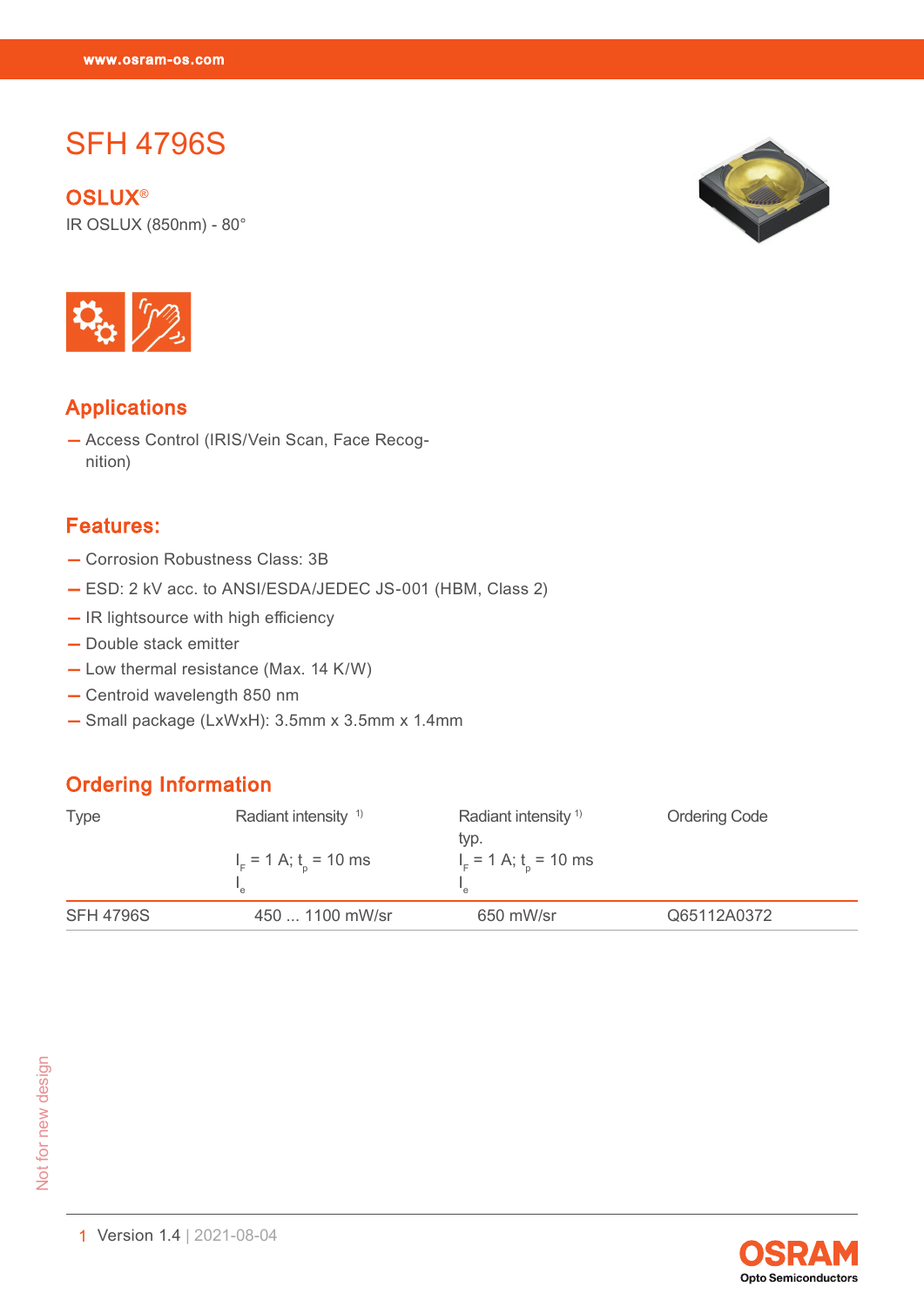#### Maximum Ratings

| $T_{0}$ = 25 °C                                                               |                          |              |                          |
|-------------------------------------------------------------------------------|--------------------------|--------------|--------------------------|
| Parameter                                                                     | Symbol                   |              | Values                   |
| Operating temperature                                                         | $\mathsf{T}_{\text{op}}$ | min.<br>max. | -40 $\degree$ C<br>85 °C |
| Storage temperature                                                           | $T_{\rm stg}$            | min.<br>max. | $-40$ °C<br>85 °C        |
| Junction temperature                                                          | T,                       | max.         | 145 °C                   |
| Forward current                                                               | ١F                       | max.         | 1000 mA                  |
| Surge current<br>$t_{0} \le 300 \text{ }\mu\text{s}$ ; D = 0.005              | <sup>"</sup> FSM         | max.         | 3 A                      |
| Reverse current <sup>2)</sup>                                                 | $I_R$                    | max.         | 200 mA                   |
| Power consumption                                                             | $P_{\text{tot}}$         | max.         | 3.5 W                    |
| <b>ESD withstand voltage</b><br>acc. to ANSI/ESDA/JEDEC JS-001 (HBM, Class 2) | $V_{ESD}$                | max.         | $2$ kV                   |

For the forward current and power consumption please see "maximum permissible forward current" diagram

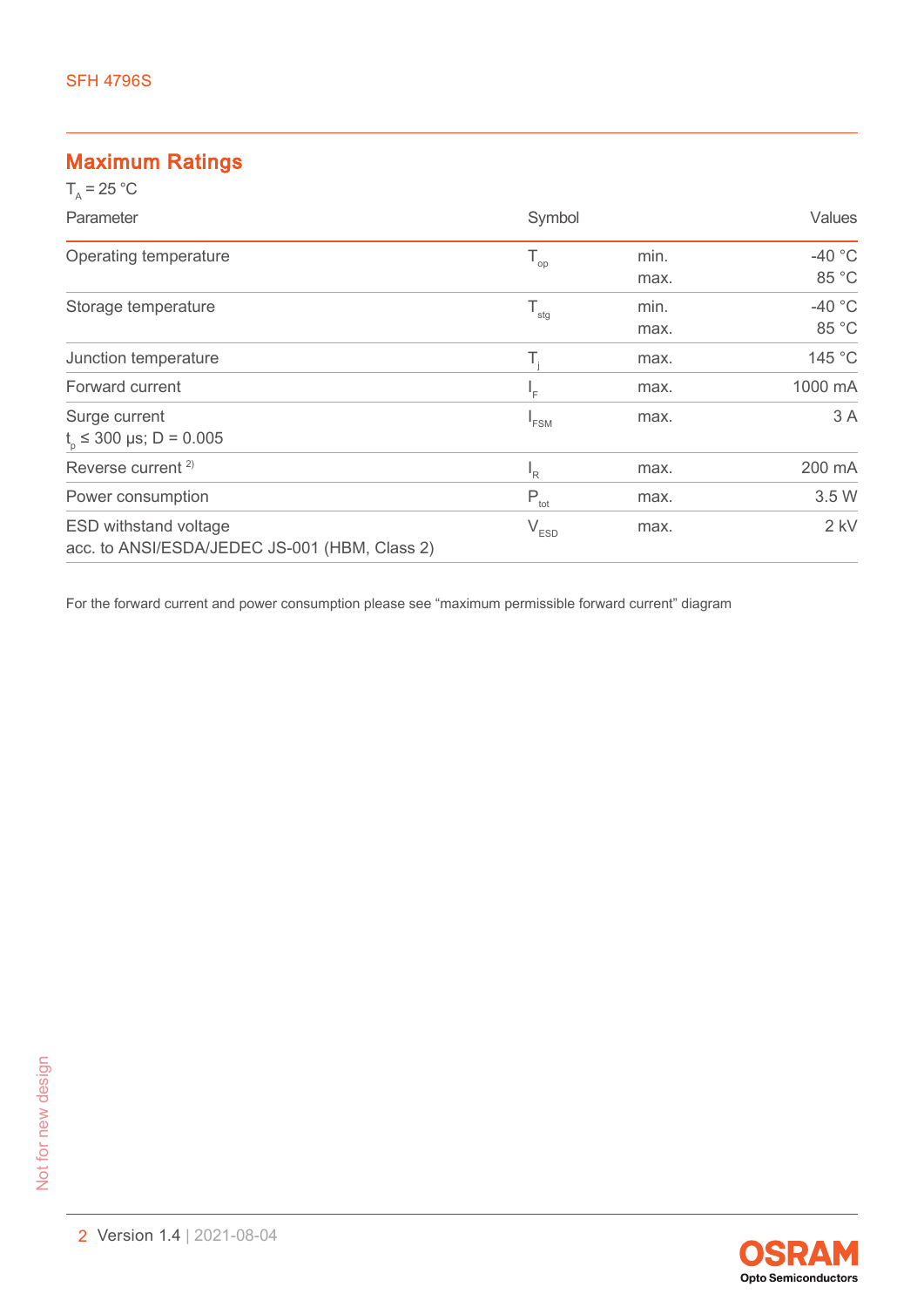### **Characteristics**

 $I_F$  = 1000 mA;  $t_p$  = 10 ms;  $T_A$  = 25 °C

| Parameter                                                            | Symbol                                               |              | Values                  |  |
|----------------------------------------------------------------------|------------------------------------------------------|--------------|-------------------------|--|
| Peak wavelength                                                      | $\lambda_{\text{peak}}$                              | typ.         | 860 nm                  |  |
| Centroid wavelength                                                  | $\lambda$ <sub>centroid</sub>                        | typ.         | 850 nm                  |  |
| Spectral bandwidth at 50% I <sub>rel,max</sub> (FWHM)                | Δλ                                                   | typ.         | 30 nm                   |  |
| Half angle                                                           | φ                                                    | typ.         | 40°                     |  |
| Dimensions of active chip area                                       | L x W                                                | typ.         | $1 \times 1$<br>mm x mm |  |
| Rise time (10% / 90%)<br>$I_{F}$ = 3 A; R <sub>1</sub> = 50 $\Omega$ | $t_{\rm r}$                                          | typ.         | $12$ ns                 |  |
| Fall time (10% / 90%)<br>$I_{F}$ = 3 A; R <sub>1</sub> = 50 $\Omega$ | $t_{\rm f}$                                          | typ.         | $15$ ns                 |  |
| Forward voltage 3)                                                   | $V_F$                                                | typ.<br>max. | 3.15V<br>3.5V           |  |
| Forward voltage 3)<br>$I_F$ = 3 A; $t_0$ = 100 µs                    | $V_F$                                                | typ.<br>max. | 3.8 V<br>4.6 V          |  |
| Reverse voltage <sup>2)</sup><br>$I_R = 20 \text{ mA}$               | $V_R$                                                | max.         | 1.2V                    |  |
| Reverse voltage (ESD device) <sup>2)</sup>                           | $\mathsf{V}_{\mathsf{R}}_{\underline{\mathsf{ESD}}}$ | min.         | 45 V                    |  |
| Total radiant flux <sup>4)</sup>                                     | $\Phi_{\rm e}$                                       | typ.         | 960 mW                  |  |
| Total radiant flux <sup>4)</sup><br>$I_F$ = 1 A; $t_p$ = 100 µs      | $\Phi_{_{\rm e}}$                                    | typ.         | 1020 mW                 |  |
| Temperature coefficient of voltage                                   | $TC_{\vee}$                                          | typ.         | $-2$ mV / K             |  |
| Temperature coefficient of brightness                                | TC,                                                  | typ.         | $-0.3 \% / K$           |  |
| Temperature coefficient of wavelength                                | $TC_{\lambda}$                                       | typ.         | $0.3$ nm / K            |  |
| Thermal resistance junction solder point real <sup>5)</sup>          | $R_{thJS\,real}$                                     | max.         | 14 K / W                |  |

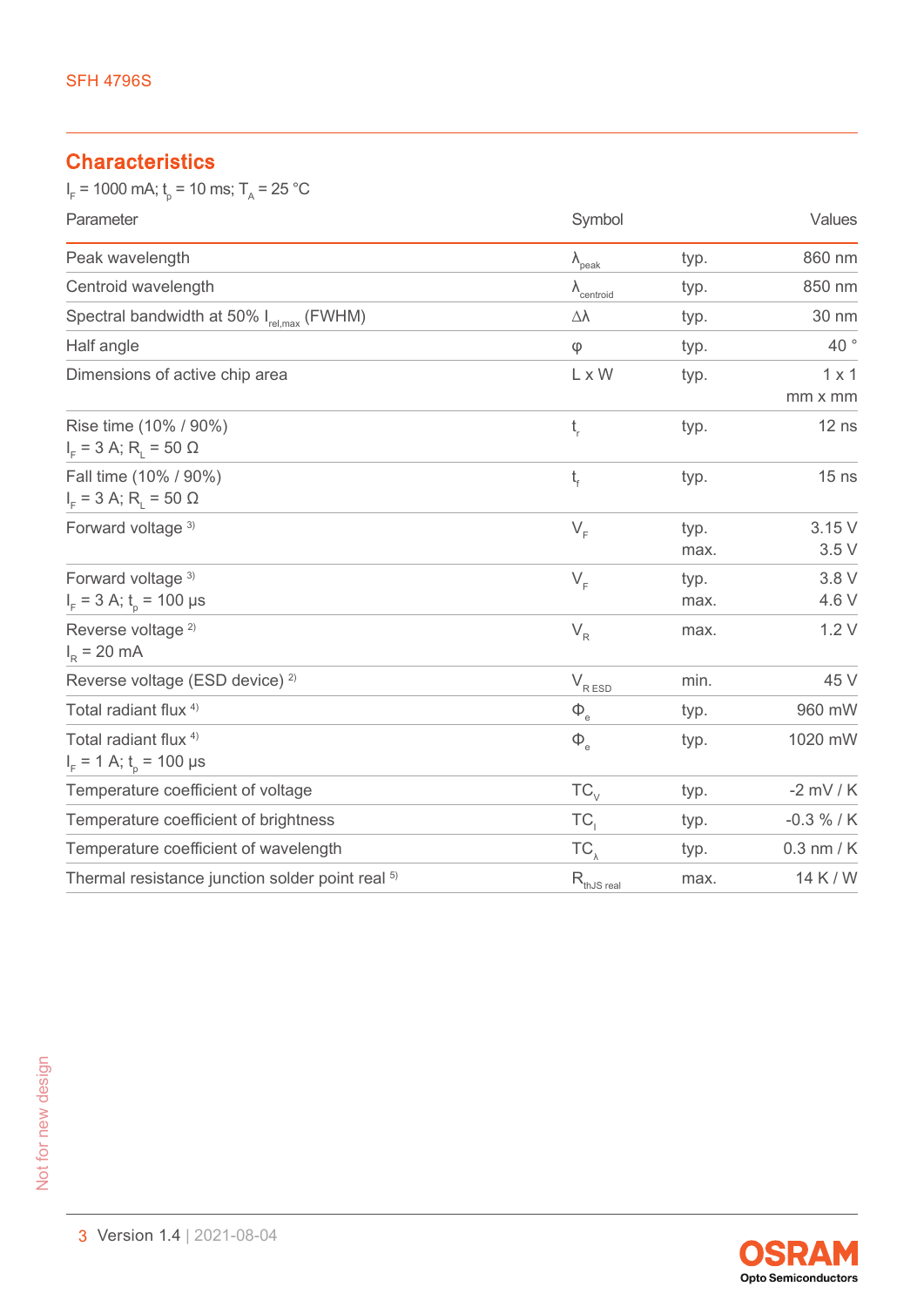#### Relative Spectral Emission [6\),](#page-12-0) [7\)](#page-12-0)

 $I_{e,rel}$  = f (λ);  $I_{F}$  = 1000 mA;  $t_{p}$  = 10 ms



#### Radiation Characteristics [6\),](#page-12-0) [7\)](#page-12-0)

 $I_{\text{e,rel}} = f(\phi)$ 



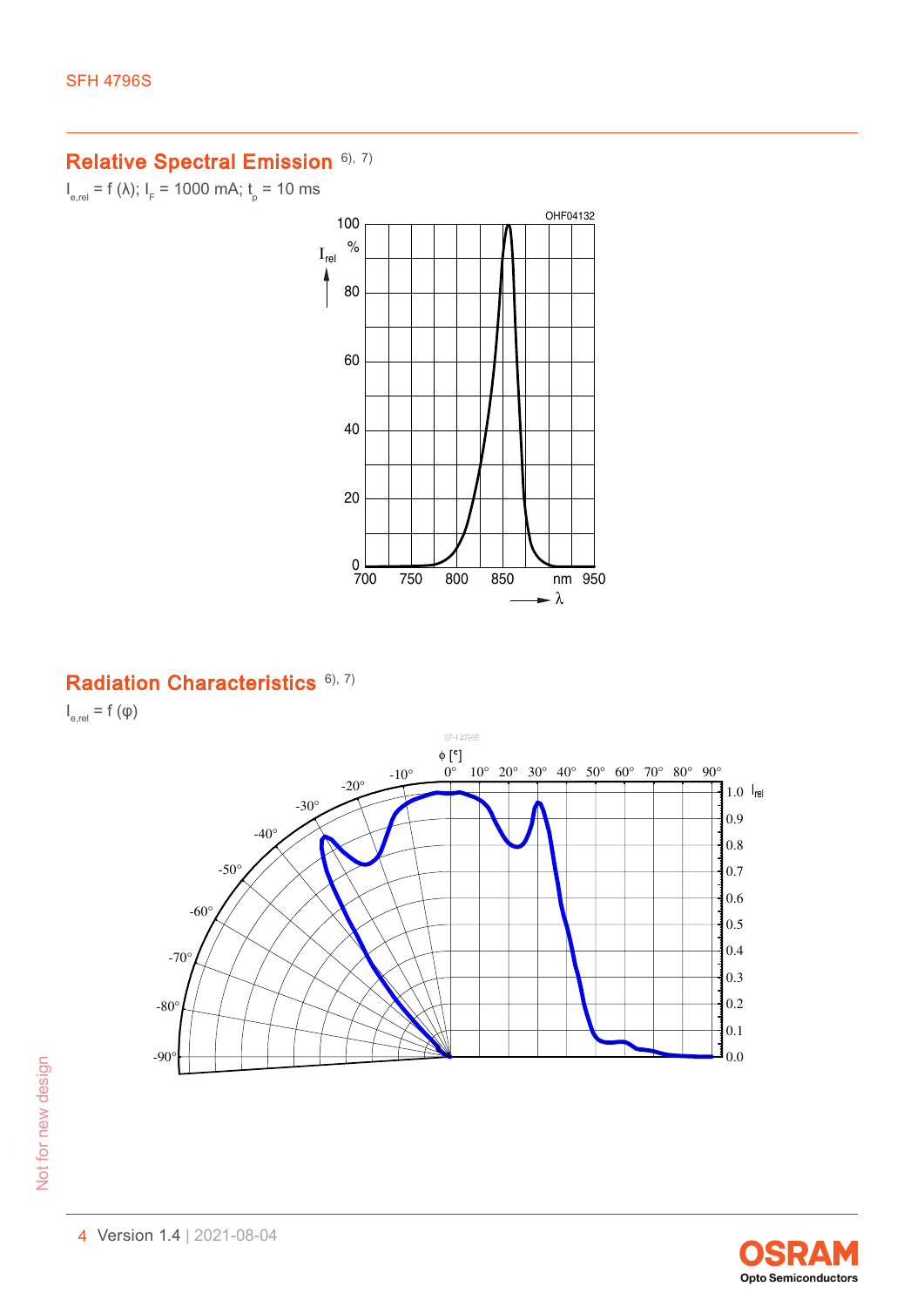# Forward current [6\),](#page-12-0) [7\)](#page-12-0)

 $I_F$  = f (V<sub>F</sub>); single pulse;  $t_{p}$  = 100 µs



#### Relative Total Radiant Flux [6\),](#page-12-0) [7\)](#page-12-0)

Φ<sub>e</sub>/Φ<sub>e</sub>(1000mA) = f (I<sub>F</sub>); single pulse; t<sub>p</sub> = 100 µs



#### Max. Permissible Forward Current

 $I_{F, \text{max}} = f(T_s); Rth_{js} = 14K / W$ 



# Permissible Pulse Handling Capability

 $I_F$  = f (t<sub>p</sub>); duty cycle D = parameter; T<sub>s</sub> = 85°C

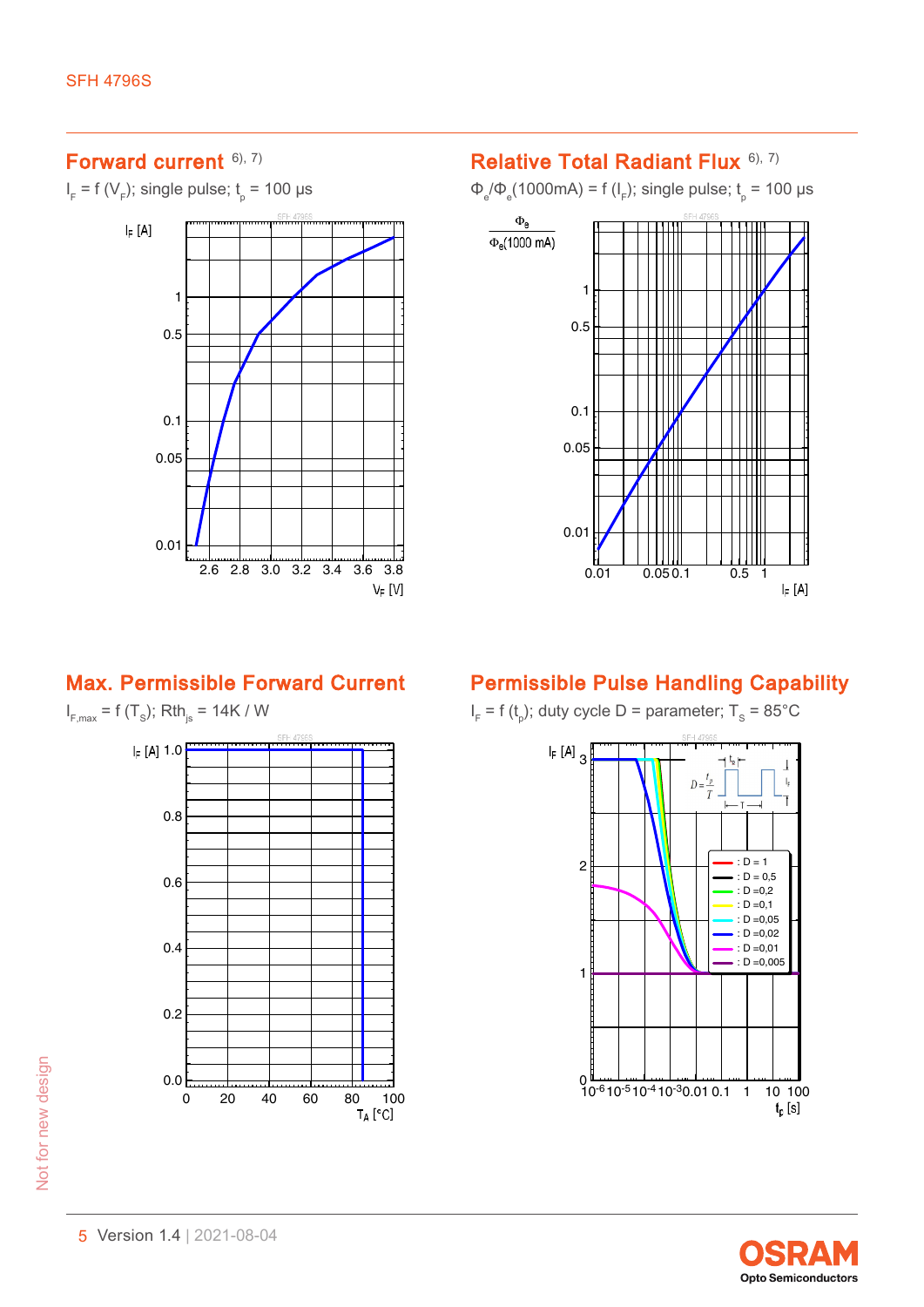# Dimensional Drawing<sup>[8\)](#page-12-0)</sup>



# Further Information:

| <b>Approximate Weight:</b> | 270.0 mg                                                                                                                    |
|----------------------------|-----------------------------------------------------------------------------------------------------------------------------|
| <b>Package marking:</b>    | Anode                                                                                                                       |
| <b>Corrosion test:</b>     | Class: 3B<br>Test condition: $40^{\circ}$ C / 90 % RH / 15 ppm H <sub>2</sub> S / 14 days (stricter than IEC<br>60068-2-43) |
| <b>ESD advice:</b>         | The device is protected by ESD device which is connected in parallel to the<br>Chip.                                        |

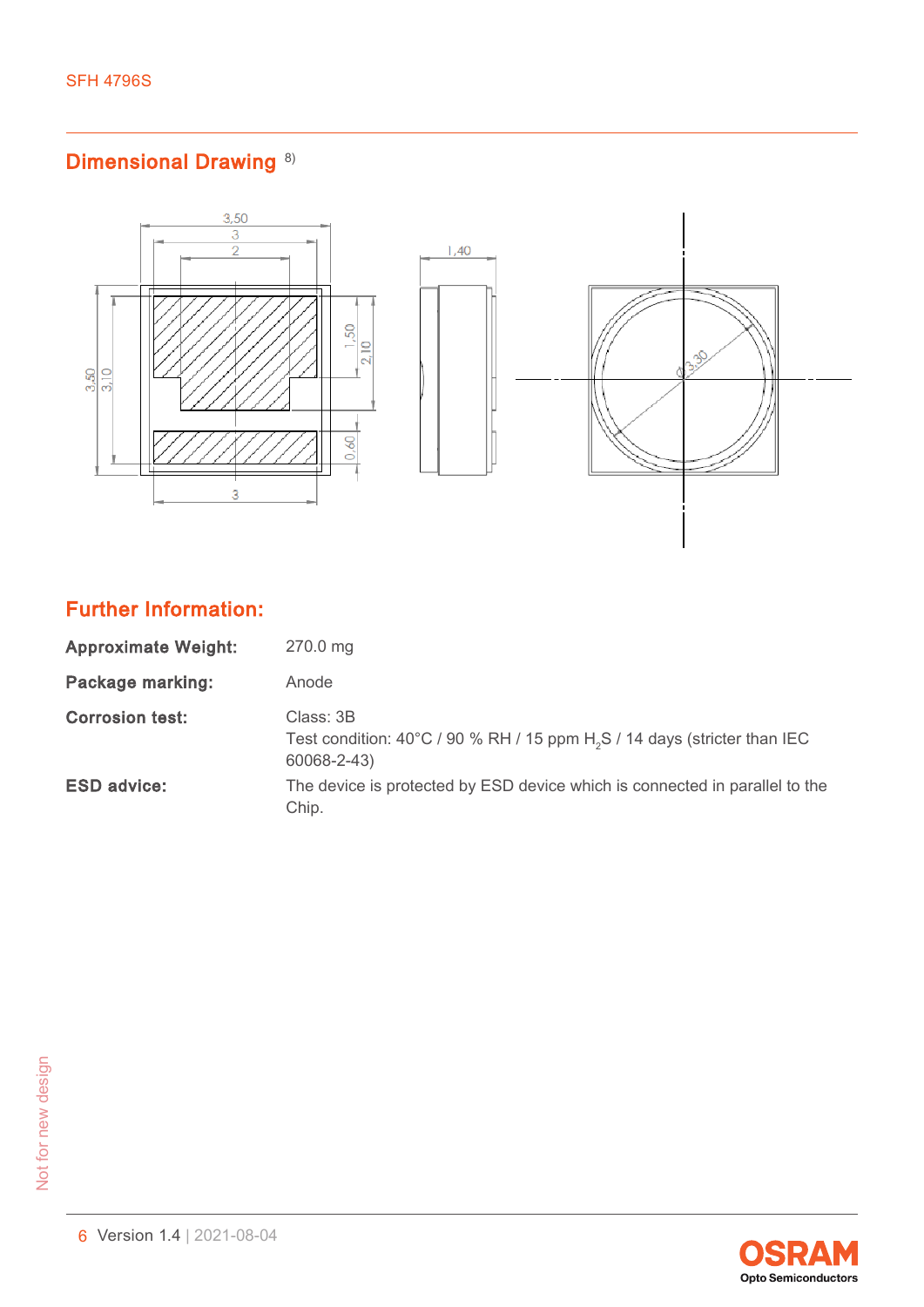### Recommended Solder Pad<sup>[8\)](#page-12-0)</sup>



For superior solder joint connectivity results we recommend soldering under standard nitrogen atmosphere. Package not suitable for ultra sonic cleaning.

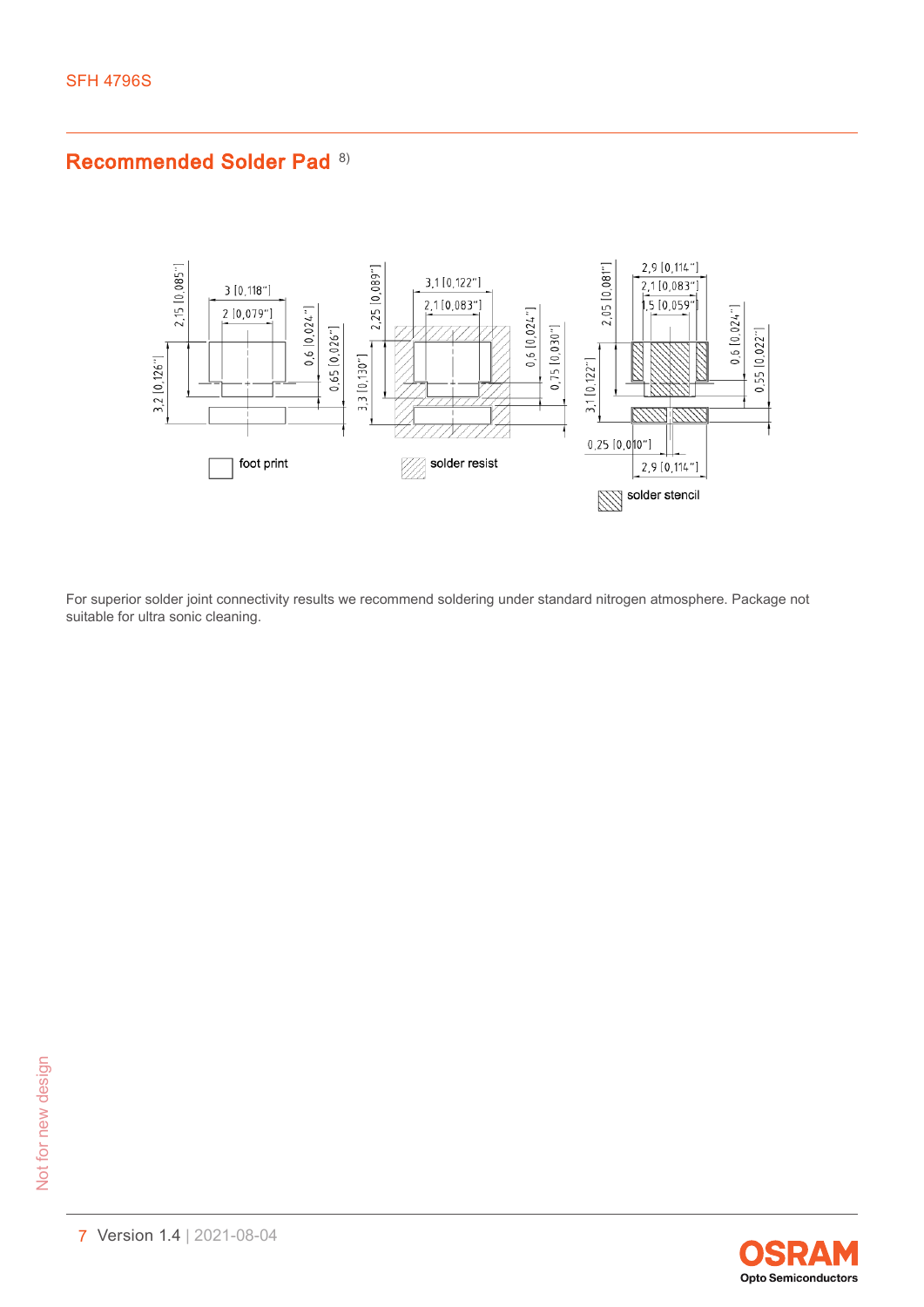## Reflow Soldering Profile

Product complies to MSL Level 3 acc. to JEDEC J-STD-020E



| <b>Profile Feature</b>                                                   | Symbol                      | Pb-Free (SnAgCu) Assembly |                |         | Unit         |
|--------------------------------------------------------------------------|-----------------------------|---------------------------|----------------|---------|--------------|
|                                                                          |                             | Minimum                   | Recommendation | Maximum |              |
| Ramp-up rate to preheat <sup>*</sup><br>25 °C to 150 °C                  |                             |                           | $\overline{2}$ | 3       | K/s          |
| Time $t_{\rm s}$<br>$T_{\text{Smin}}$ to $T_{\text{Smax}}$               | $\mathfrak{t}_{\mathrm{s}}$ | 60                        | 100            | 120     | S            |
| Ramp-up rate to peak <sup>*</sup><br>$T_{\text{Smax}}$ to $T_{\text{p}}$ |                             |                           | $\overline{2}$ | 3       | K/s          |
| Liquidus temperature                                                     | Т,                          |                           | 217            |         | $^{\circ}$ C |
| Time above liquidus temperature                                          | $t_{\text{\tiny L}}$        |                           | 80             | 100     | S            |
| Peak temperature                                                         | $T_{\rm p}$                 |                           | 245            | 260     | $^{\circ}$ C |
| Time within 5 °C of the specified peak<br>temperature $T_p - 5K$         | $t_{p}$                     | 10                        | 20             | 30      | S            |
| Ramp-down rate*<br>$T_{\rm p}$ to 100 °C                                 |                             |                           | 3              | 6       | K/s          |
| Time<br>25 °C to $T_{\rm p}$                                             |                             |                           |                | 480     | S            |

All temperatures refer to the center of the package, measured on the top of the component \* slope calculation DT/Dt: Dt max. 5 s; fulfillment for the whole T-range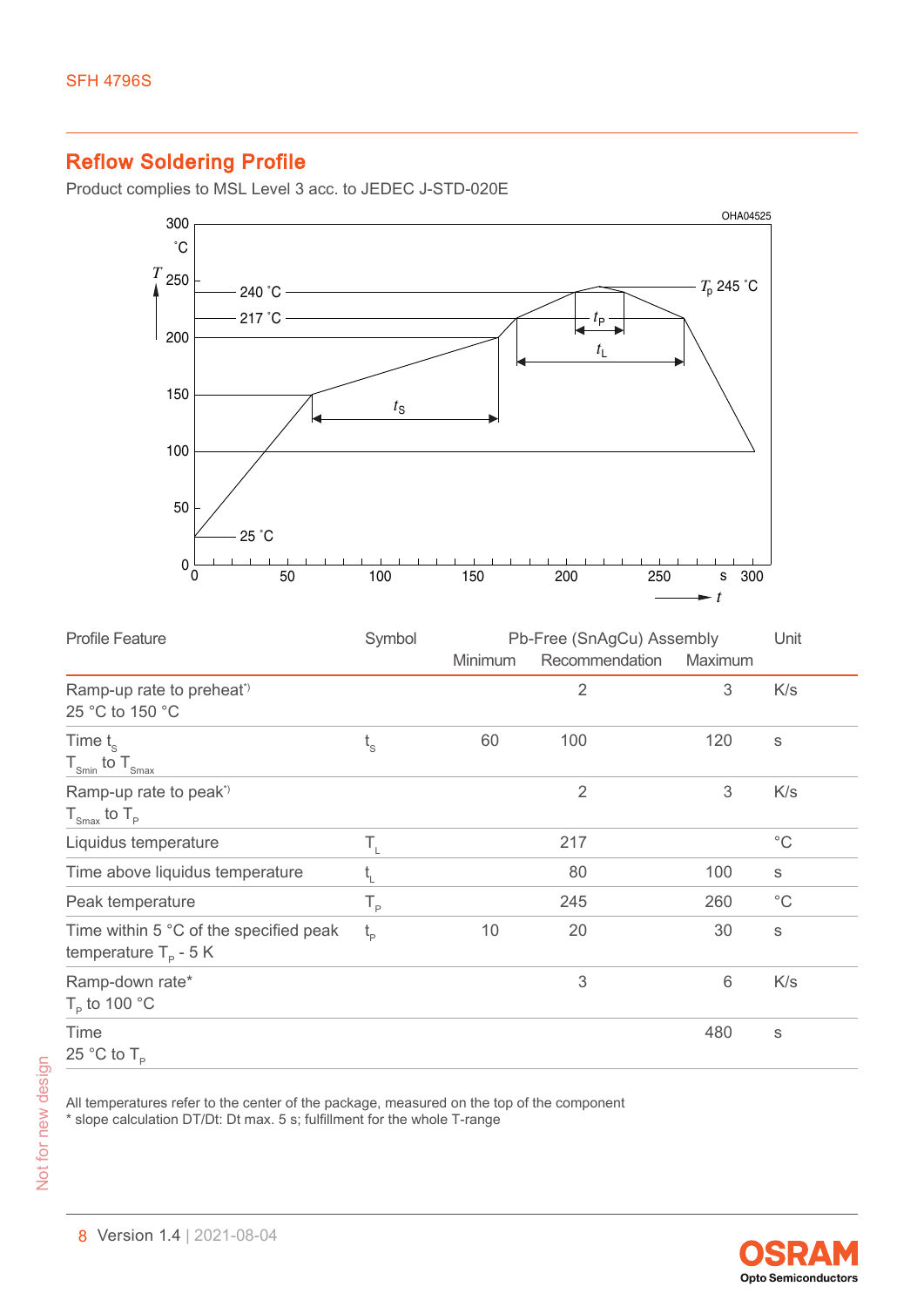# Tape and Reel [9\)](#page-12-0)



# Reel Dimensions

| A      | W                     | "min  | W             | $W_{2 \max}$ | Pieces per PU |
|--------|-----------------------|-------|---------------|--------------|---------------|
| 330 mm | $12 + 0.3 / - 0.1$ mm | 60 mm | $12.4 + 2$ mm | 18.4 mm      | 2500          |

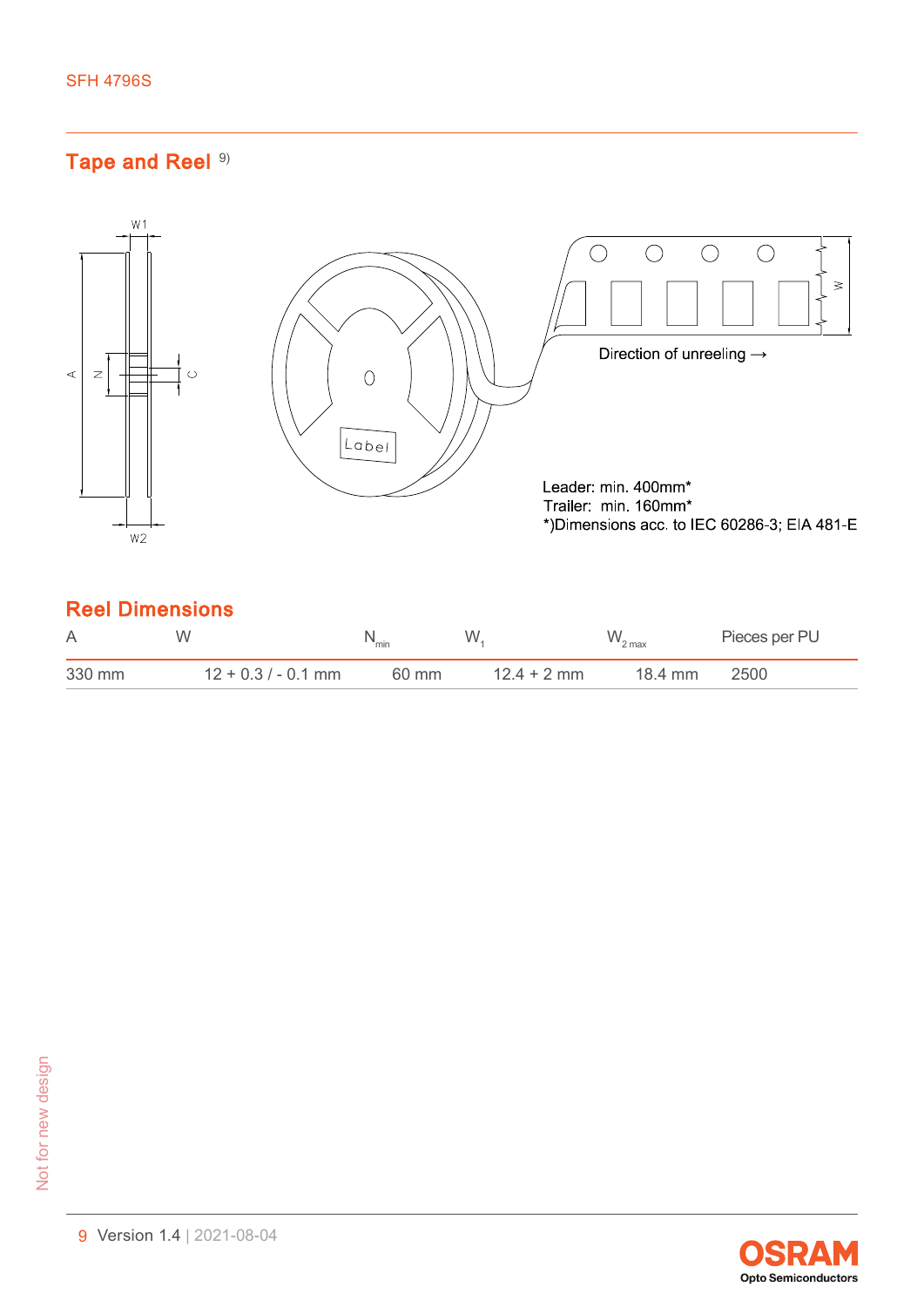# Barcode-Product-Label (BPL)



# Dry Packing Process and Materials [8\)](#page-12-0)



Moisture-sensitive product is packed in a dry bag containing desiccant and a humidity card according JEDEC-STD-033.

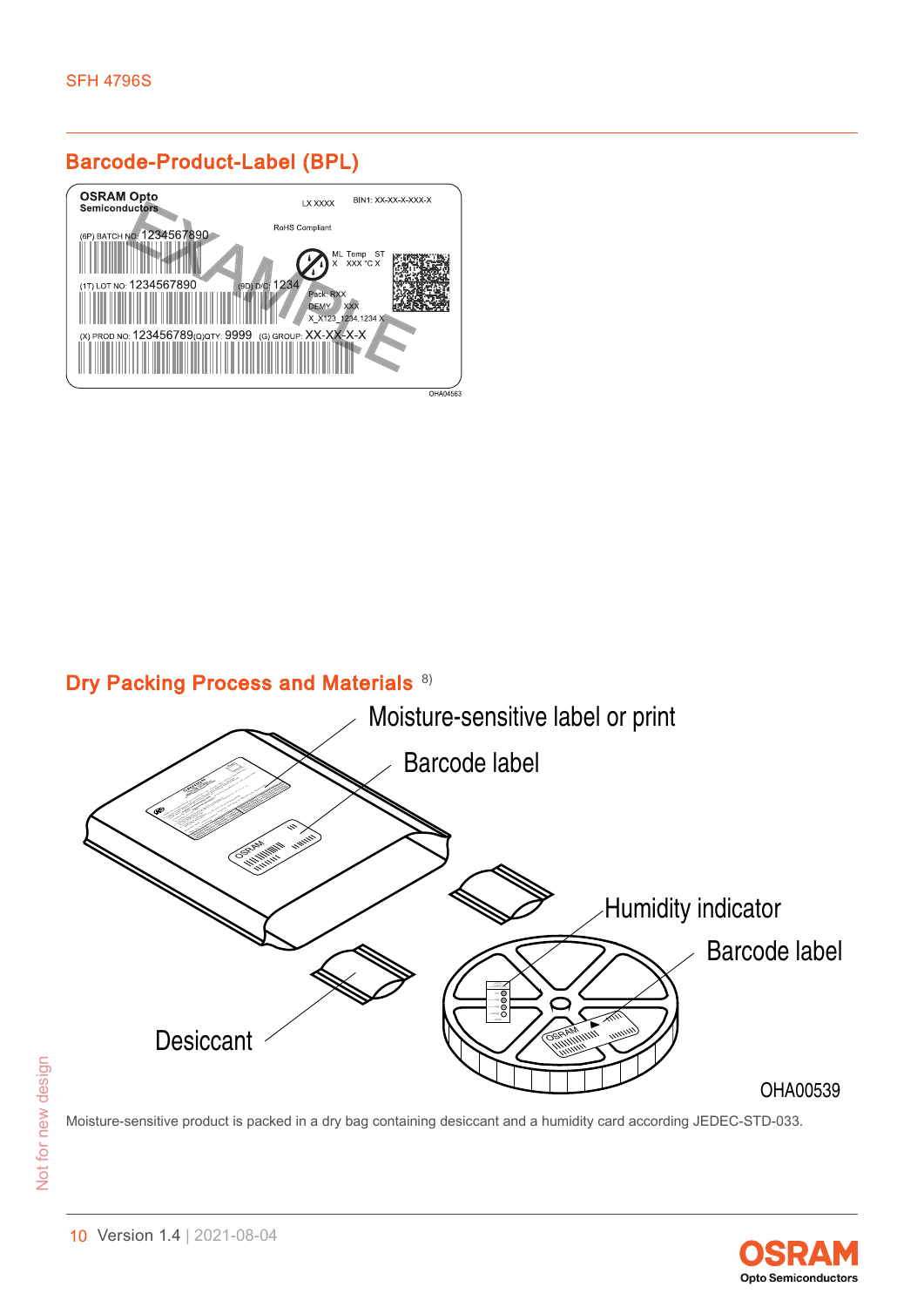#### **Notes**

The evaluation of eye safety occurs according to the standard IEC 62471:2006 (photo biological safety of lamps and lamp systems). Within the risk grouping system of this IEC standard, the device specified in this data sheet fall into the class exempt group (exposure time 10000 s). Under real circumstances (for exposure time, conditions of the eye pupils, observation distance), it is assumed that no endangerment to the eye exists from these devices. As a matter of principle, however, it should be mentioned that intense light sources have a high secondary exposure potential due to their blinding effect. When looking at bright light sources (e.g. headlights), temporary reduction in visual acuity and afterimages can occur, leading to irritation, annoyance, visual impairment, and even accidents, depending on the situation.

Subcomponents of this device contain, in addition to other substances, metal filled materials including silver. Metal filled materials can be affected by environments that contain traces of aggressive substances. Therefore, we recommend that customers minimize device exposure to aggressive substances during storage, production, and use. Devices that showed visible discoloration when tested using the described tests above did show no performance deviations within failure limits during the stated test duration. Respective failure limits are described in the IEC60810.

For further application related information please visit www.osram-os.com/appnotes

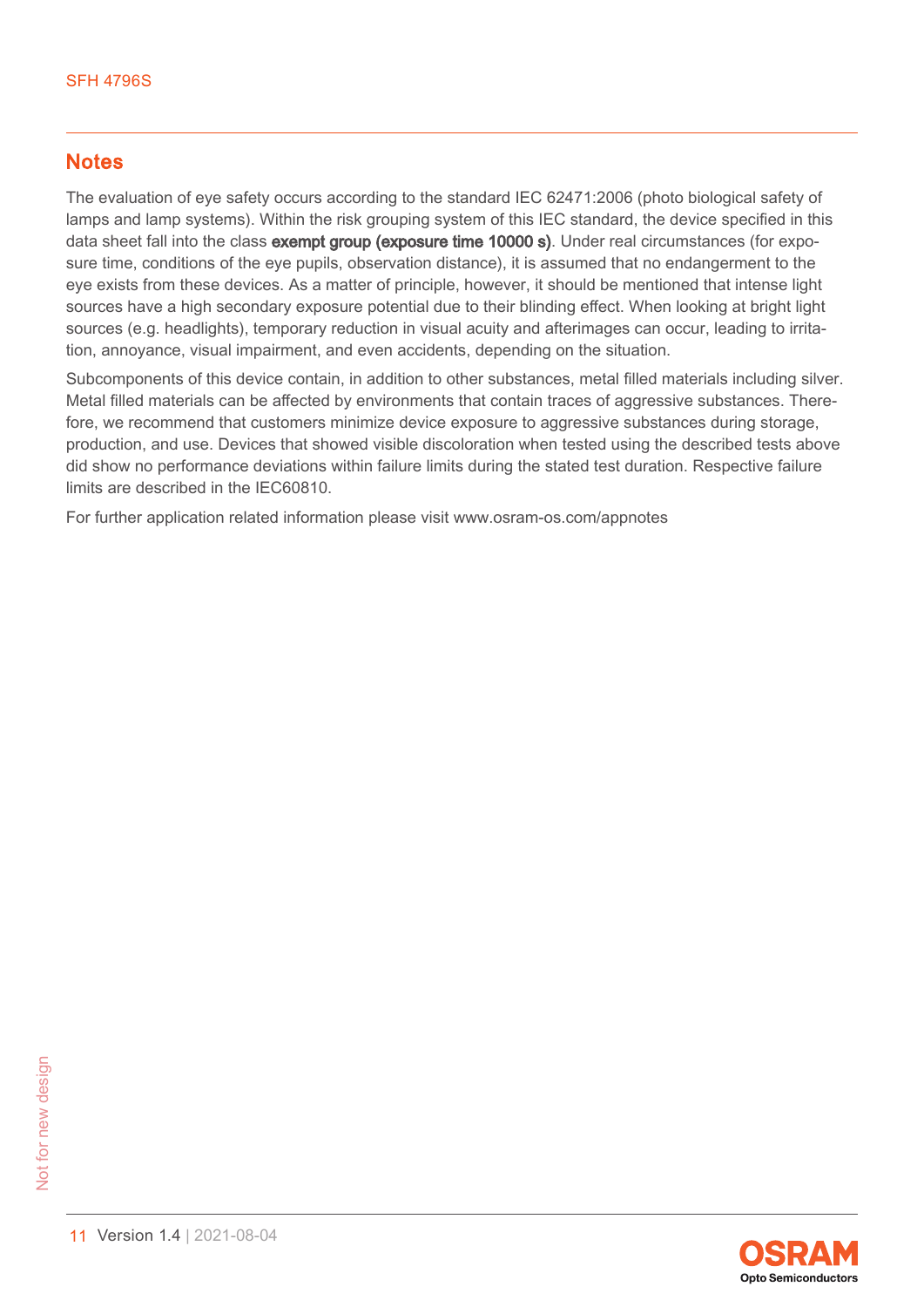#### Disclaimer

#### Attention please!

The information describes the type of component and shall not be considered as assured characteristics. Terms of delivery and rights to change design reserved. Due to technical requirements components may contain dangerous substances.

For information on the types in question please contact our Sales Organization.

If printed or downloaded, please find the latest version on the OSRAM OS website.

#### Packing

Please use the recycling operators known to you. We can also help you – get in touch with your nearest sales office. By agreement we will take packing material back, if it is sorted. You must bear the costs of transport. For packing material that is returned to us unsorted or which we are not obliged to accept, we shall have to invoice you for any costs incurred.

#### Product and functional safety devices/applications or medical devices/applications

OSRAM OS components are not developed, constructed or tested for the application as safety relevant component or for the application in medical devices.

OSRAM OS products are not qualified at module and system level for such application.

In case buyer – or customer supplied by buyer – considers using OSRAM OS components in product safety devices/applications or medical devices/applications, buyer and/or customer has to inform the local sales partner of OSRAM OS immediately and OSRAM OS and buyer and /or customer will analyze and coordinate the customer-specific request between OSRAM OS and buyer and/or customer.

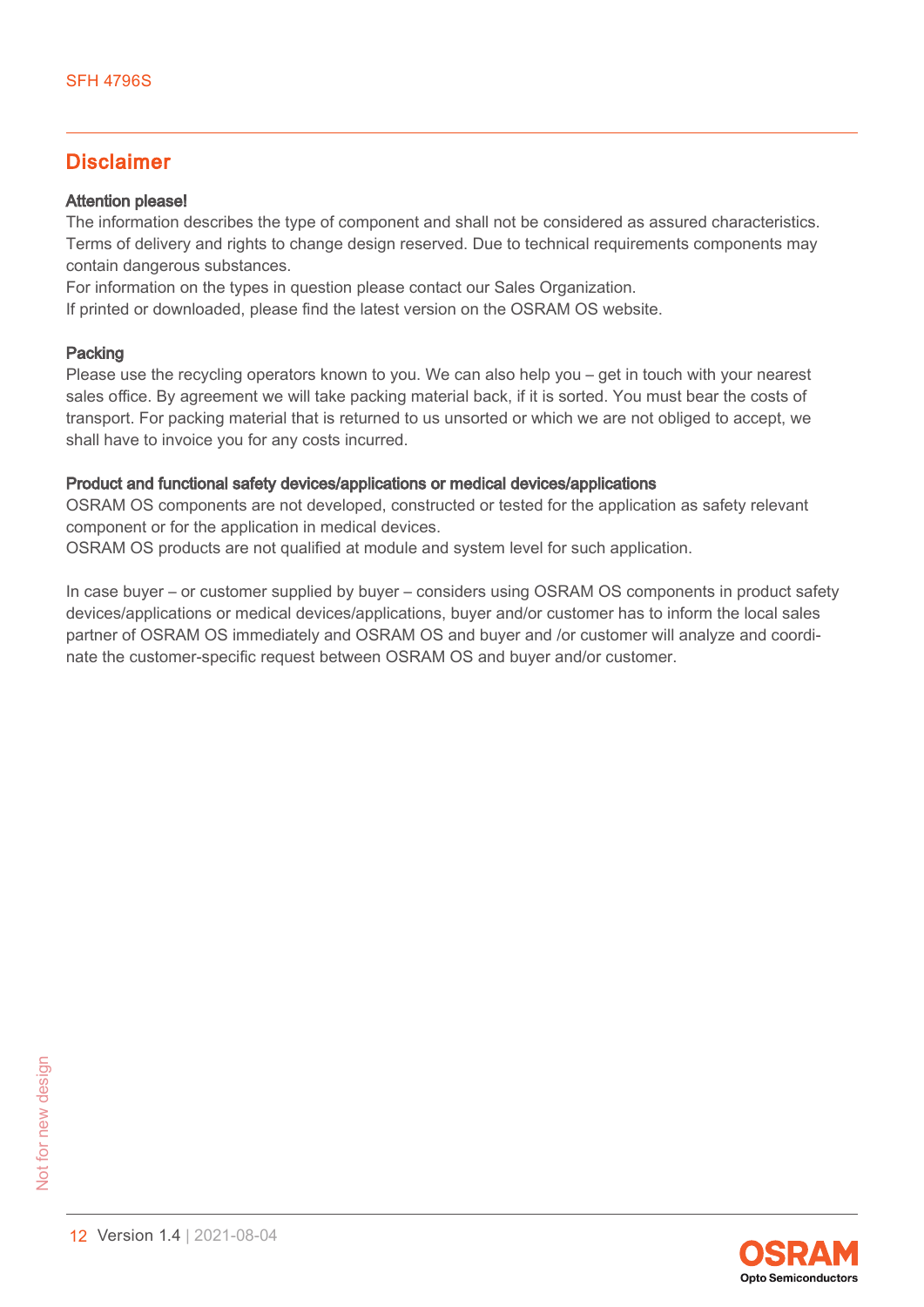#### <span id="page-12-0"></span>**Glossary**

- <sup>1)</sup> Radiant intensity: Measured at a solid angle of  $\Omega$  = 0.01 sr
- <sup>2)</sup> Reverse Operation: This product is intended to be operated applying a forward current within the specified range. Applying any continuous reverse bias or forward bias below the voltage range of light emission shall be avoided because it may cause migration which can change the electro-optical characteristics or damage the LED.
- $3)$  Forward Voltage: The forward voltages are measured with a tolerance of  $\pm 0.1$  V.
- 4) Total radiant flux: Measured with integrating sphere.
- <sup>5)</sup> Thermal resistance: junction soldering point, of the device only, mounted on an ideal heatsink (e.g. metal block)
- $6$ ) Typical Values: Due to the special conditions of the manufacturing processes of semiconductor devices, the typical data or calculated correlations of technical parameters can only reflect statistical figures. These do not necessarily correspond to the actual parameters of each single product, which could differ from the typical data and calculated correlations or the typical characteristic line. If requested, e.g. because of technical improvements, these typ. data will be changed without any further notice.
- $7$  Testing temperature: TA = 25 $^{\circ}$ C (unless otherwise specified)
- 8) Tolerance of Measure: Unless otherwise noted in drawing, tolerances are specified with  $\pm 0.1$  and dimensions are specified in mm.
- 9) Tape and Reel: All dimensions and tolerances are specified acc. IEC 60286-3 and specified in mm.

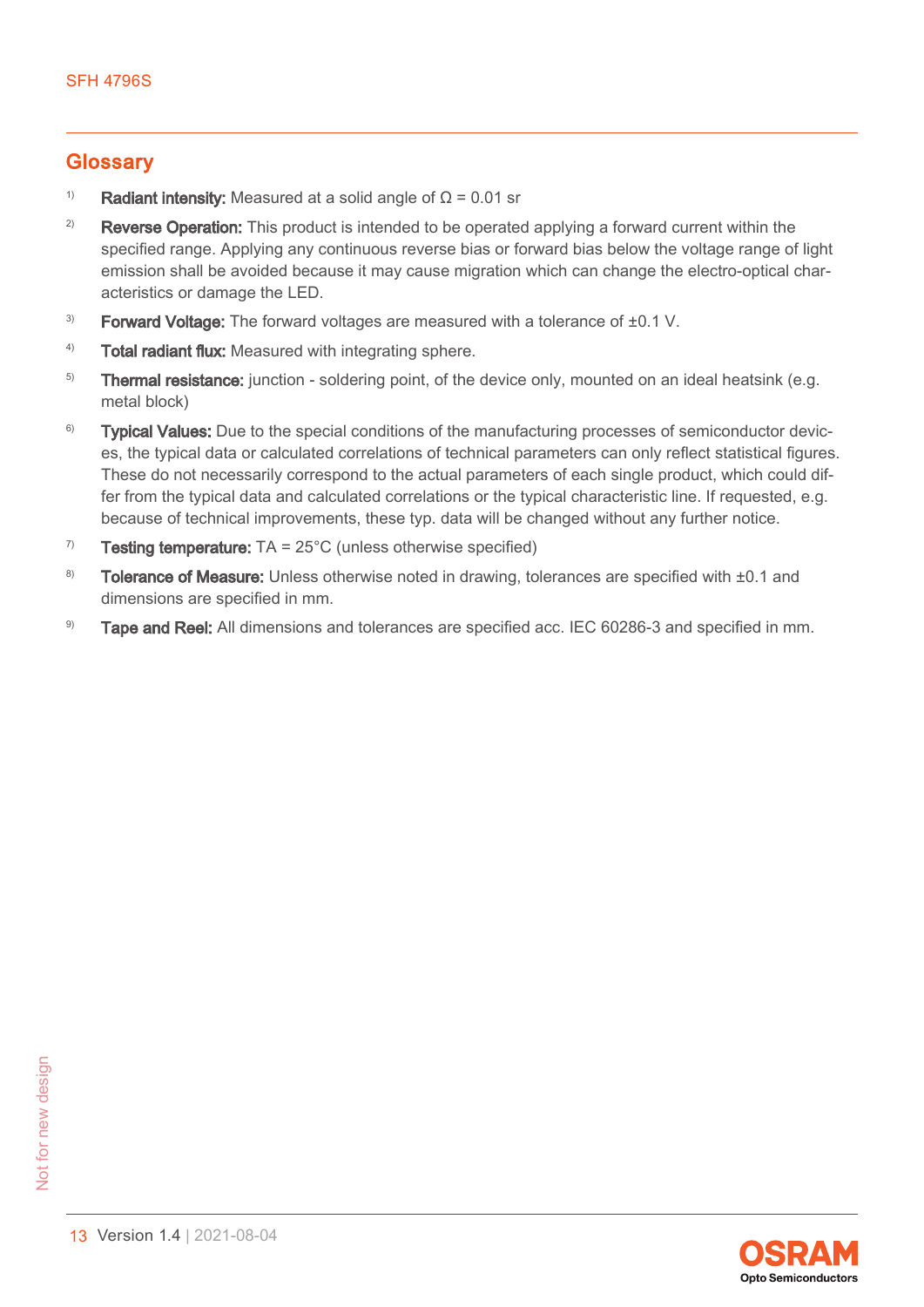#### Revision History

| Version | Date       | Change                                                                                                   |
|---------|------------|----------------------------------------------------------------------------------------------------------|
| 1.0     | 2018-12-18 | Additional Information                                                                                   |
| 1.1     | 2019-03-22 | Description<br><b>Maximum Ratings</b><br>Characteristics<br>Electro - Optical Characteristics (Diagrams) |
| 1.2     | 2020-08-26 | <b>Schematic Transportation Box</b><br>Dimensions of Transportation Box                                  |
| 1.3     | 2021-07-26 | Derating (Diagrams)                                                                                      |
| 1.4     | 2021-08-04 | Not for new design                                                                                       |